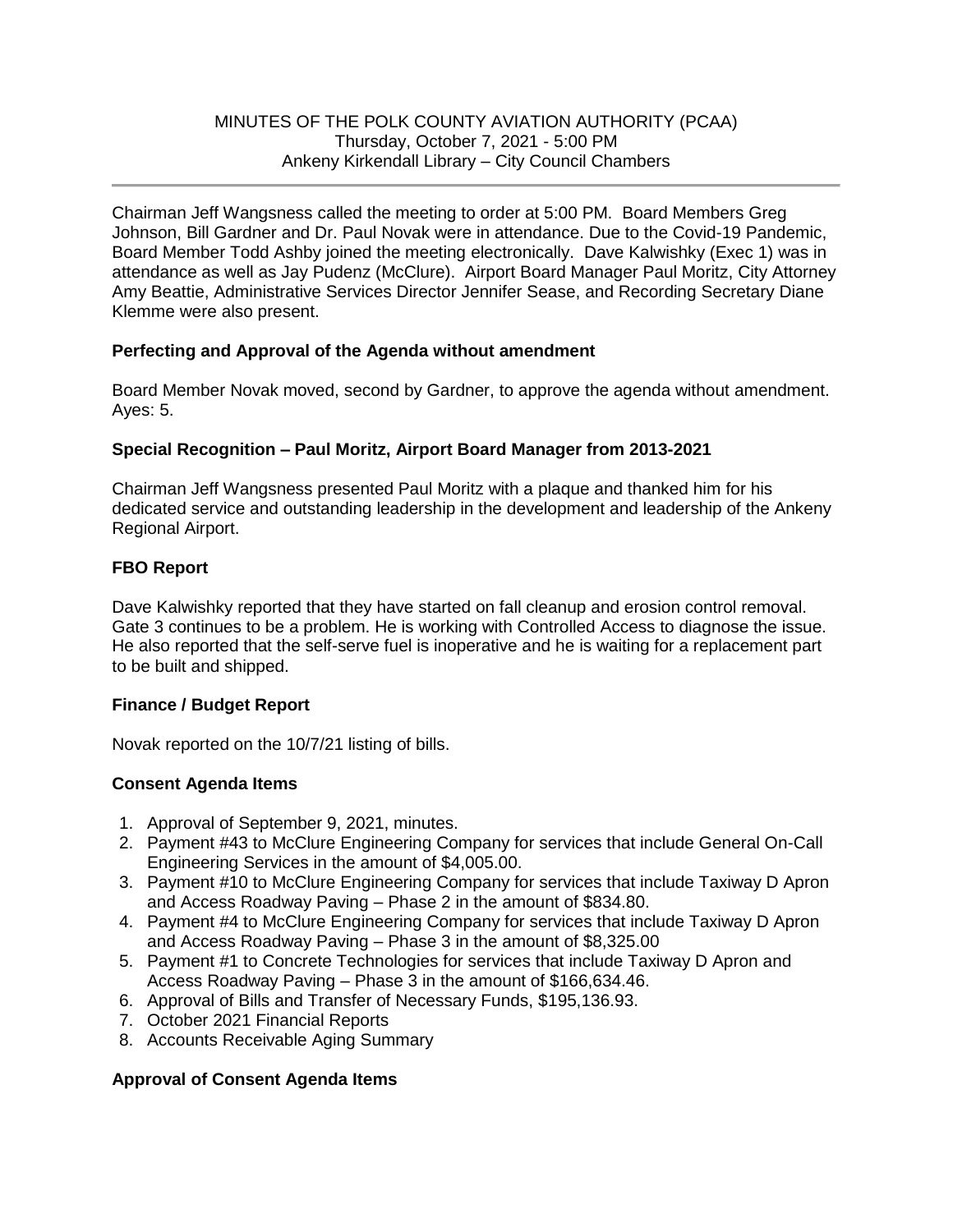Board Member Gardner moved, second by Novak, to approve Consent Agenda Items CA-1 through CA-8. Ayes: Gardner, Novak, Ashby, Johnson, Wangsness.

### **Old Business**

- A. **Resolution 2021-34** acknowledging the acceptance and execution of an Iowa DOT Agreement for Fiscal Year 2022 Airport Improvement Program Grant to provide partial funding of the Taxiway D Apron and Access Road Paving – Phase 3 project. Novak moved, second by Gardner. Ayes: Novak, Gardner, Ashby, Johnson, Wangsness.
- B. **Motion to approve/deny JB Autosports Special Events Permit Application**. Johnson moved, second by Gardner to deny the special events permit application. Ayes: Johnson, Gardner, Ashby, Novak, Wangsness.

#### **New Business**

- A. **Resolution 2021-35** setting a public hearing on the Polk County Aviation Authority Revised Fiscal Year 2021-2022 Budget. (date of hrg: 11/4/21 @ 5:00 p.m.) Novak moved, second by Johnson. Ayes: Novak, Johnson, Ashby, Gardner, Wangsness.
- B. **Resolution 2021-36**  approving Garage, Hangar and Tie-Down Lease documents effective for Calendar Year 2022. Approved, subject to added language to the leases pertaining to the storage of flammable materials, harsh chemicals and other corrosive items. Novak moved, second by Johnson. Ayes: Novak, Johnson, Ashby, Gardner, Wangsness.
- C. **Motion to authorize staff to mail letters to the tee hangar tenants that were found to have minor lease and/or safety violations within their tee hangars during the September 22, 2021 inspections.** Johnson moved, second by Gardner. Ayes: Johnson, Gardner, Ashby, Novak, Wangsness.
- D. **Resolution 2021-37** authorizing the execution of an Agreement with HDR Engineering Inc. for providing an Aeronautical Forecast to facilitate future improvements to Runway 18/36. Johnson moved, second by Gardner. Ayes: Johnson, Gardner, Ashby, Novak, Wangsness.
- E. **Resolution 2021-38**  approving the FY 2023 Airport Capital Improvements Program for the Ankeny Regional Airport, authorizing the Chairperson to sign the Program Data Sheets and authorizing submittal of the Program to the Iowa Department of Transportation. Ashby moved, second by Johnson. Ayes: Ashby, Johnson, Gardner, Novak, Wangsness.
- F. **Resolution 2021-39** setting a public hearing to consider approval of the sale of the 16 acre property along SE Convenience Boulevard to ATI Capital, LLC. (date of hrg: 11/4/21 @ 5:00 p.m.) Johnson moved, second by Novak. Ayes: Johnson, Novak, Ashby, Gardner, Wangsness.

#### **Reports**

- A. Engineering Report
	- a. Update on New Terminal Hangar Door Additional Column Deflection Pudenz reported that there is a piece of flashing pulling off of the siding. He had it